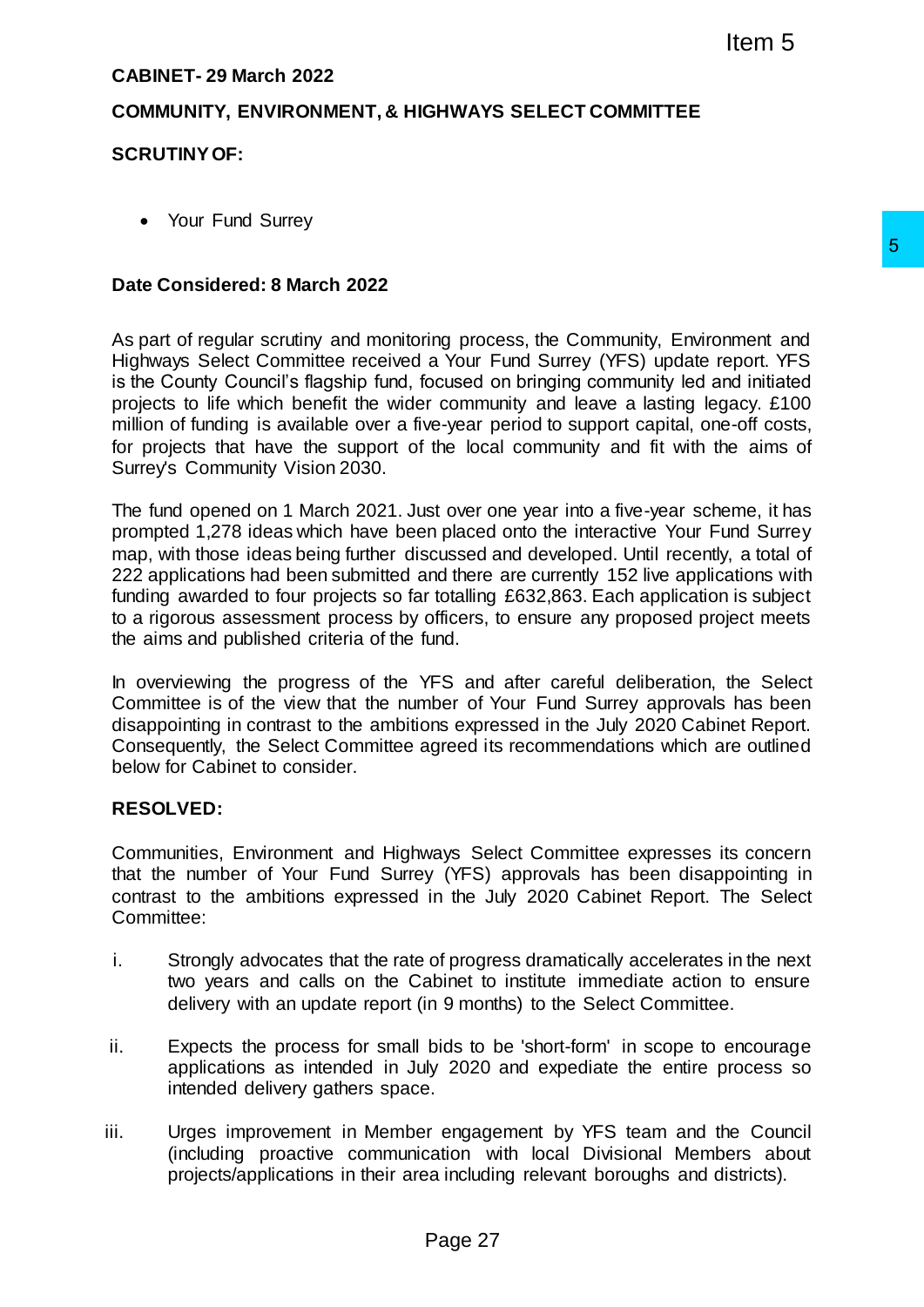Your Fund Surrey (YFS) is a ground-breaking "first" for this authority and a crucial component of the Council's commitment to Empower Communities, delivering a lasting investment for our residents.

I would like to thank the Chairman and the Members of the Communities, Environment and Highways Select Committee (CEHSC) for scrutinising an update report on Your Fund Surrey at their session on the  $8<sup>th</sup>$  of March 2022 and for allowing me to address the panel, participate in the session and answer questions raised by the panel, in consultation with officers.

I note that the Select Committee proposed several recommendations to improve the operation of the fund and efficiency with which applications are addressed. Below are the responses to the identified areas.

*1. (CEHSC) Strongly advocates that the rate of progress dramatically accelerates in the next two years and calls on the Cabinet to institute immediate action to ensure delivery with an update report (in 9 months) to the Select Committee.*

Your Fund Surrey (YFS) is designed to harness the positive visions from our communities, to help deliver resident's big ambitions, to be inclusive, to stimulate conversations, and improve wellbeing for every local area and group in Surrey.

The fund is now into its second year and is gathering momentum, it was launched during unprecedented times with Covid and further communications to residents is planned for the coming Summer.

Funding has already been granted to several projects that are going to make a real difference in their communities. In the past month alone, a further three communities' projects have been approved with applications amounting to £813,500, with awarded funding now totalling £1,446,363 across seven projects.

Intentionally, and in response to feedback received from stakeholders, there are no established targets for the spending or number of projects to be approved set for the fund. At this time there are tens of millions of pounds worth of projects logged on the system, with applications underway at various stages, and our excellent project team working through to support them. The YFS team are now working to a 3 to 6-month turnaround for full applications and it is expected that current outstanding projects will be processed in the coming months. **S**<br>Your Fund Surrey (YFS) is a ground-breaking<br>component of the Council's commitment to<br>lasting investment for our residents.<br>However, the Chairman and the Mem<br>and Highways Select Committee (CEHSC) for<br>Fund Surrey at the

An update report will be brought before the committee in nine months.

*2. (CEHSC) Expects the process for small bids to be 'short-form' in scope to encourage applications as intended in July 2020 and expediate the entire process so intended delivery gathers space.*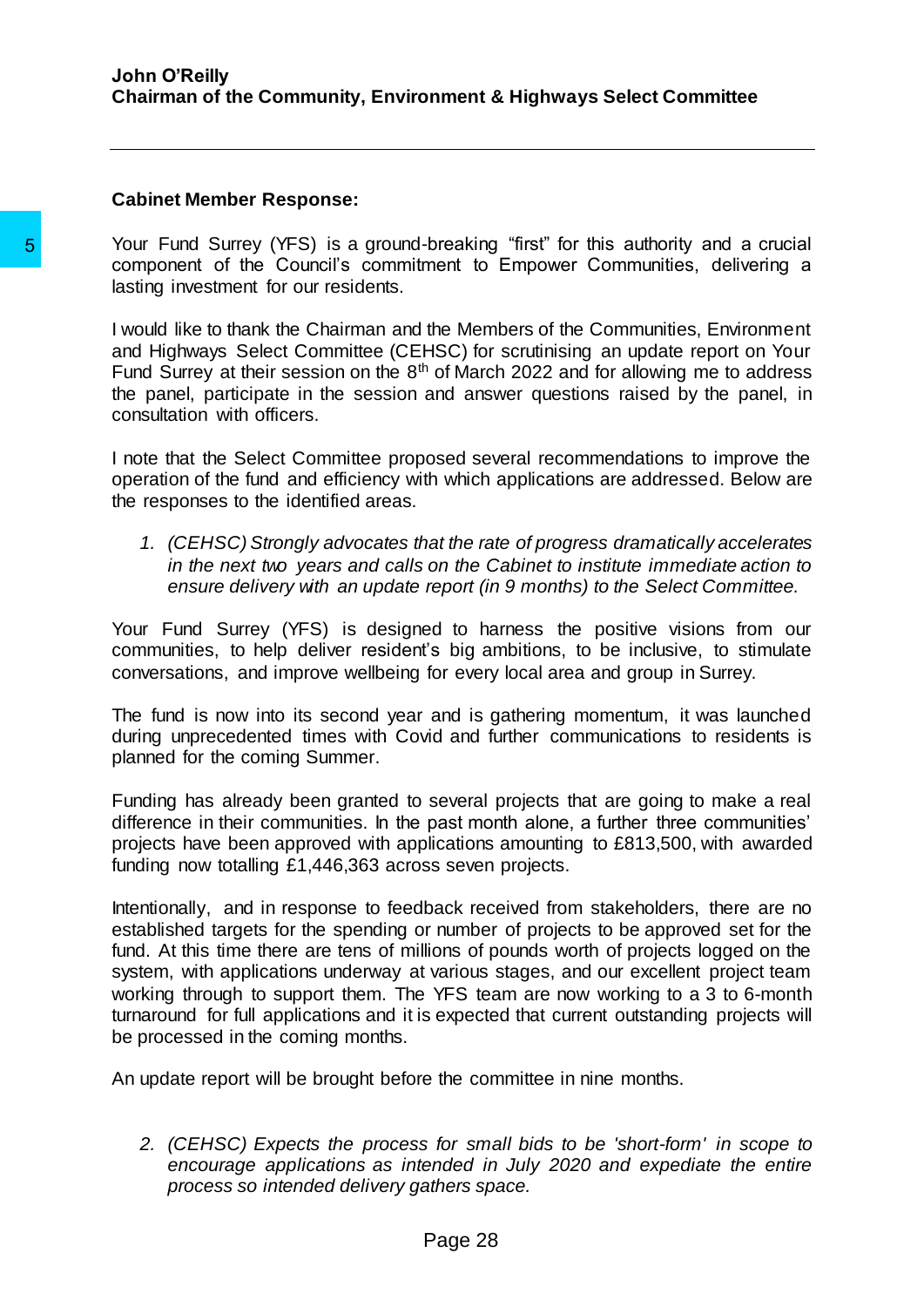A central premise of the fund is that is has one open clear transparent application process which is open to all communities. The use of new tools such as Commonplace has ensured broad and wide-ranging awareness and access to the fund in line with the fairness, proportionality and no one left behind objectives.

The fund is open 24-7 for applications and designed without funding rounds or deadlines for applicants so as to ensure applicants can apply at a time of their choosing. YFS officers are in constant communication with applicants to help them and keep them updated, supporting them with the process. All applicants are offered regular 1-2-1 meetings and weekly Q&As to discuss their projects.

A key design principal of the fund is its iterative design, the team are constantly looking to improve all aspects of the fund based on feedback. The team are conscious to find the right balance of being prudent and responsible with public money, while stimulating big ideas and simplifying the process for applicants.

A process review into the operation of the fund is currently underway with the assistance of Officers in Transformation and IT & Digital, to identify further areas to streamline the application process, improve the customer journey through YFS, and to develop a toolkit for best practice. The insights from this review are being implemented into the assessment of smaller bids to ensure that these are expedited in an appropriate and timely manner.

The YFS Team are also developing a further suite of information for applicants following learning from year one including introducing more detailed and specific guidance on the process, specific areas such as procurement, and templates and case studies based on projects funded to date.

*3. (CEHSC) Urge's improvement in Member engagement by YFS team and the Council (including proactive communication with local Divisional Members about projects/applications in their area including relevant boroughs and districts).*

It is recognised that Members play a crucial role in relation to Your Fund by supporting the development and promotion of ideas in their communities.

The YFS Team have ensured that a high degree of timely information is provided to all members on Your Fund, via the provision of comprehensive regular monthly reporting via the Member Portal. The portal also hosts information and resources on the fund. Access to this information has been enhanced through the launch of the new "Customer & Communities Channel" in the Member's Portal, which will ensure information is available in an easily navigable format.

Member Seminars have been held to set out the role of Members in relation to the fund. A number of Your Fund question and answer sessions are being programmed for spring, providing an opportunity for all Members to speak with the YFS Team and ask any questions they may have in relation to the operation of the fund. The YFS Team are always available to answer questions that Members may have in relation to the fund, and we actively encourage Members to keep in contact with the Team for updates on applications in their area. iem with the process. All applicants are offered in the process. All applicants are offered interval the design, the team are constantly looking the derivative design, the team are constantly looking exponsible with public